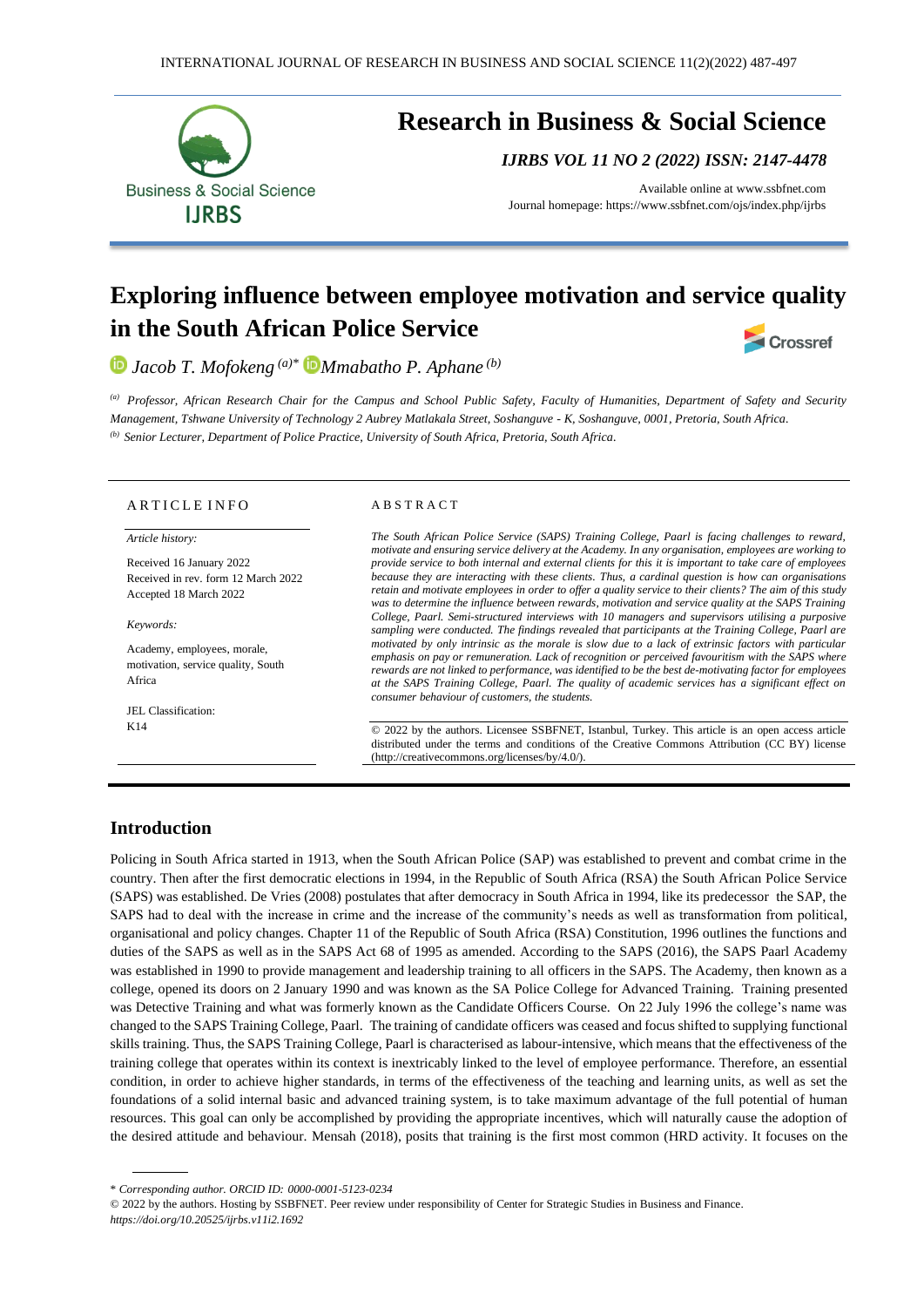trainee learning the skills, knowledge and attitude required initially to perform a job or enhance on the performance of a current job or task.

Police academy training has two general aspects. The academic component takes place in classroom settings and requires recruits (or, in some academies, "cadets"), to learn the basics of law, procedures, radio codes, penal codes, etc (Blumberg, Schlosser, Papazoglou, Creighton & Kaye, 2019: 4941). Moreover, previous research has shown that a combination of lectures and theoretical classroom discussions along with practical application of theoretical knowledge into a simulated training environment has been proven to be quite efficient in improving learning, health promotion, job performance, and officers' capacity to translate theoretical knowledge into police practice. For instance, such training programs were developed for experienced police trainers to help them incorporate resilience promotion techniques in their police training curricula with police trainees (Aphane & Mofokeng, 2021; Paoline, Terrill & Rossler, 2015). Society is therefore, paying, through income tax, the price for all the SAPS training colleges including the SAPS Training College, Paarl to develop effective and up-to-date police training curriculum.

During June 2000 the college received instructions to develop and present an officers' course focusing on functional skills. November 2001 saw the college going through yet another change when the Component Leadership Development and the college amalgamated. Head Office Training restructured during 2002. This led to the transformation of the College to the SAPS Management and Leadership Development Institute, Paarl. The SAPS Management and Leadership Development Institute was then a component with a diverse skill base and had a considerable responsibility towards the larger police service. The daily task of this institution was to train, educate and develop the officers' corps of the South African Police Service in support of the operational, as well as organisation priorities of the SAPS (SAPS, 2016). On 12 September 2006 the name of the institution changed from the SAPS Management and Leadership Development Institute, Paarl to the SAPS Training Institution, Paarl. The daily task of the Academy is still to train, educate and develop the officers' corps of the SAPS in support of the operational, as well as organisational priorities of the SAPS. The Nelson Mandela University in Port Elizabeth developed a new officers' programme for the SAPS, focusing on training, educating and developing the candidate officers. The pilot programme was launched on 30 April 2007 and is known as the Junior Management Learning Programme (SAPS, 2016).

The Executive Management and Leadership Development Centre, Paarl, officially opened its doors on 11 June 2009. The Executive Centre was developed to train senior officers (Generals and Brigadiers) of the SAPS in the Executive Management and Leadership Programme. The SAPS Academy, Paarl and the Boland Academy, Paarl amalgamated on 1 April 2011. The Boland Academy was renamed the SAPS Operational Centre, Paarl. Personnel moved to the main campus and a renovation project was initiated to upgrade the facilities to host the operational programmes. On 22 October 2013 the announcement of the partnership between the Department of Police Practice and the University of South Africa (UNISA) in the establishment of a police university in Paarl, was celebrated at the SAPS Academy, Paarl. The Academy was intended to enable the SAPS members to study full-time towards an undergraduate Bachelor degree in Policing or Police Practice. UNISA and the SAPS officially opened the so-called 'first police university' at the SAPS Academy Paarl on 30 January 2014. The institution has enrolled 125 students for the 2014 academic year (SAPS, 2015). Due to political challenges and internal instability within the SAPS, this idea of turning the SAPS Academy Paarl into fully fledged 'police university', never took off. There are currently (2022) talks to pursue that idea, based on the State of the Nation Address (SONA) by the President, Honourable Cyril Ramaphosa, to look at the feasibility of establishing a 'Detective Service University', in the Gauteng Province, at the current Hammanskraal College. This study was motivated by general dissatisfaction frequently expressed by the SAPS Academy, Paarl about service quality. It examines the link between motivation and service quality using a sample of employees at the Training College, Paarl in the Western Cape Province, South Africa.

While there have been studies involving employee motivation as a tool as a tool to achieve sustainability of business processes (Lorincová, Štarchoň, Weberová, Hitka & Lipoldová, 2019) and factors affecting employee performance (Pawirosumarto, Sarjana, & Muchtar, 2017), there have not been adequate studies examining the connection between employee motivation and service quality in the public sector. In the growing public sector like the SAPS, there is still the most problematic challenge how to deal with service quality. Quality is one of the most expected by customers' aspect of almost all service products. Improved service quality to the communities, is a way to win customers and make them loyal to work with the SAPS, for a long time. Management literature proposes many concepts and approaches concerning how to deal with service quality. This paper contributes to close the gap on how the notions of employee motivation and service quality is understood and how the SAPS managers might deal with declining motivation and the impact thereof on service quality.

The SAPS Training College, Paarl went through many organisational and structural changes which occurred at the Training College, Paarl from 1990 and 2015. The ever-changing restructuring of the SAPS Training College, Paarl, has brought uncertainty for the officers regarding the future of the academy. As if it is not enough, the management of the academy fails to implement an effective rewards system for the employees. The problems highlighted have negatively affected most recipients of the services offered by the SAPS Training College, Paarl, which experiences challenges in delivering high-quality services and meeting the SAPS officers' expectations. In addition, the SAPS Training College, Paarl is incapable of keeping its experienced and skilled staff. The high labour turnover rate can be attributed to demotivation amongst employees. Employee motivation is a challenge, evident in unprecedented labour turnover. Employees, especially those occupying critical positions, are leaving the College for other organisations, which has affected service delivery arising from delays in service provision. Despite advances in service delivery, progress in delivering services and quality of services delivered do not meet officers' expectations in most cases. Motivation acts as a catalyst for an organisation's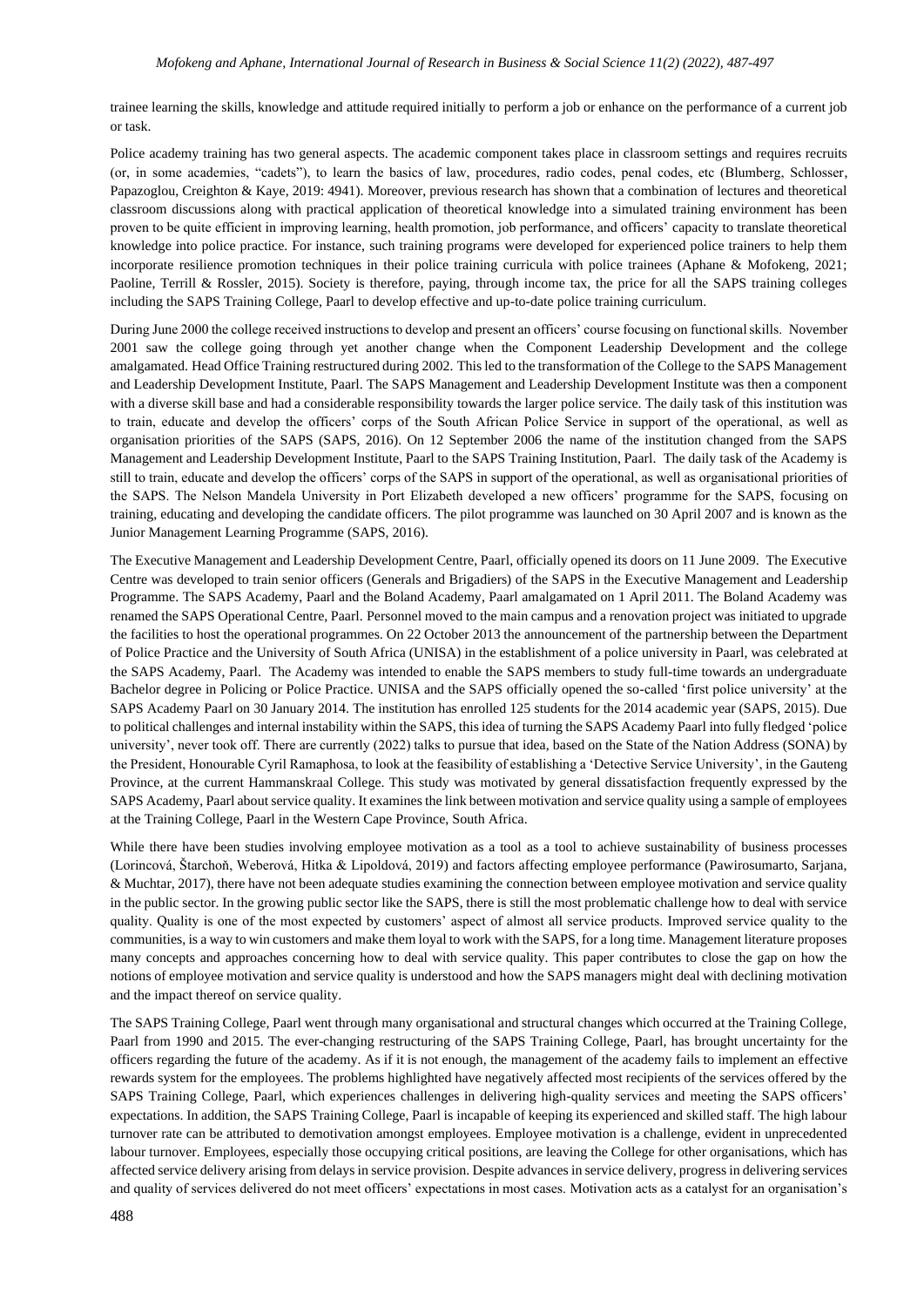success and helps the individuals to remain productive and deliver better results every time (Choudhary & Arrawatia, 2016). An organisation will not succeed even with the most talented and professional staff members too, if it is not able to retain its employees motivated and interested in their jobs (Gechbaia, Tchilaia, Goletiani & Muskudiani, 2020).

The objectives of this study were, firstly, to determine employee motivation levels at the SAPS Training College, Paarl; secondly, to examine the influence between employee motivation and service quality at the SAPS Training College, Paarl; and thirdly, to provide recommendations to address employee motivation and service quality based on the results. Based on the research objectives, three questions were posed: What is the level of motivation amongst employees at the SAPS Training College, Paarl? What is the influence between employee motivation and service quality at the SAPS Training College, Paarl? What recommendations can be provided to address employee motivation and improved service quality?

### **Literature Review**

#### **Employee motivation**

Kleinginna and Kleinginna [\(1981\)](https://link.springer.com/article/10.1007/s10648-021-09616-7#ref-CR96) posit that motivation has up to 102 definitions, but is often seen as a condition that energizes (or de-energizes) behaviours. Organisations, regardless of industry and size, strive to create a strong and positive relationship with their employees. However, employees have various competing needs that are driven by different motivators. For example, some employees are motivated by rewards while others focus on achievement or security. Therefore, it is essential for an organisation and its managers to understand what really motivates its employees if they intend to maximise organisational performance (Lee & Raschke, 2016). Employee motivation is a management process undertaken to encourage employees to work better through providing them with motives to fulfil their unfulfilled needs for the benefit of an organisation (Renard, 2015 cited in Sibonde & Dassah, 2021). A healthy employee relationship leads to an increased level of satisfaction among the employees and in turn an increased productivity. Workplace becomes a much happier place and employees tend to concentrate more on work rather than unproductive things (Choudhary & Arrawatia, 2016). Thus, motivation of customer-oriented employees is important to improve service quality that is the function of internal marketing. Employee management plays a critical role in ensuring the improvement of organisational service quality

### **Service quality and training**

A service is defined as an activity between two parties where one party offers an activity that is intangible and does not result in the party owning anything (El Saghie, 2015 cited in Sibonde & Dassah, 2021: 56). Zeithaml and Bitner (2003), (cited in Khoo, 2020: 2) posit that service quality refers to consumers' evaluation of the excellence and superiority of the service encountered. When employees are not motivated to do their job and are not satisfied with their work environment in general, the tendency is to slack at work, fall short of deadlines, repeat work done due to errors and consequently, fail to deliver the promised product or service at the highest standards of quality. What follows is of course, customer dissatisfaction, which may lead to animosity and eventually to withdrawal of loyalty from the company and making the switch to the next acceptable competitor (Admasu, 2014). Customers who experience positive feelings and attitudes toward the services during the service consumption process are more likely to perceive favorably toward the service provider, which subsequently leads to customer loyalty (Ishaq, 2012 cited in Khoo, 2020: 2). Therefore, service quality is all about customer perceptions of the service interaction process. This is further indicated in Awan, Bukari and Iqbal's (2015) definition of service quality as a customer's evaluation of the superiority of the interaction experience. The SAPS's strategies consist of operational priorities and organisational priorities. The SAPS's strategic plan of 2014-2019 is clearly rooted in the National Development Plan (NDP) Vision 2030 on building safer communities. The NDP Vision 2030, clearly emphasizes the police as being a well-resourced professional institution staffed with highly skilled officers who value their work, serve the community, protect the peaceful against violence, and respect the rights of all to equality and justice (South Africa, 2011).

This futuristic plan focuses on professionalising the police through strategic outcome-oriented goals, which include an efficient, effective, and developmental-oriented public service. In order to improve employee performance and motivation, the SAPS managers should utilise training to improve police officers' capabilities. Therefore, there should be a paradigm shift regarding the quality of training programmes offered by the SAPS. In fact, the call regarding the nature of police education and training with a particular focus on theoretical knowledge linking with the professional practice of police work with less or no emphasis on physical education (Shohel, Mahruf, Uddin, Parker-McLeod & Silverstone, 2020). Training and formal qualifications may be seen as a waste of time, yet are advanced. Blom and Alvesson (2015), Abdelhamied (2019) as well as Gathungu, Iravo, and Namusonge (2015), argue that training is deliberately aimed at improving performance and facilitating promotions. Collinson and Tourish (2015), concur that training enables individuals to perform their work more effectively. The NDP Vision 2030, also highlights the importance of training and skills development (South Africa, 2011). Different pieces of legislation and authorities in South Africa govern training and development in the SAPS. These pieces of legislation and authorities are outlined as follows:

### **The Constitution of the Republic of South Africa (1996)**

Section 195 of the Constitution states that public administration must be governed by democratic principles and values, such as good human resource management and career development (South Africa, 1996). This can only be achieved through training and continuous development of SAPS employees.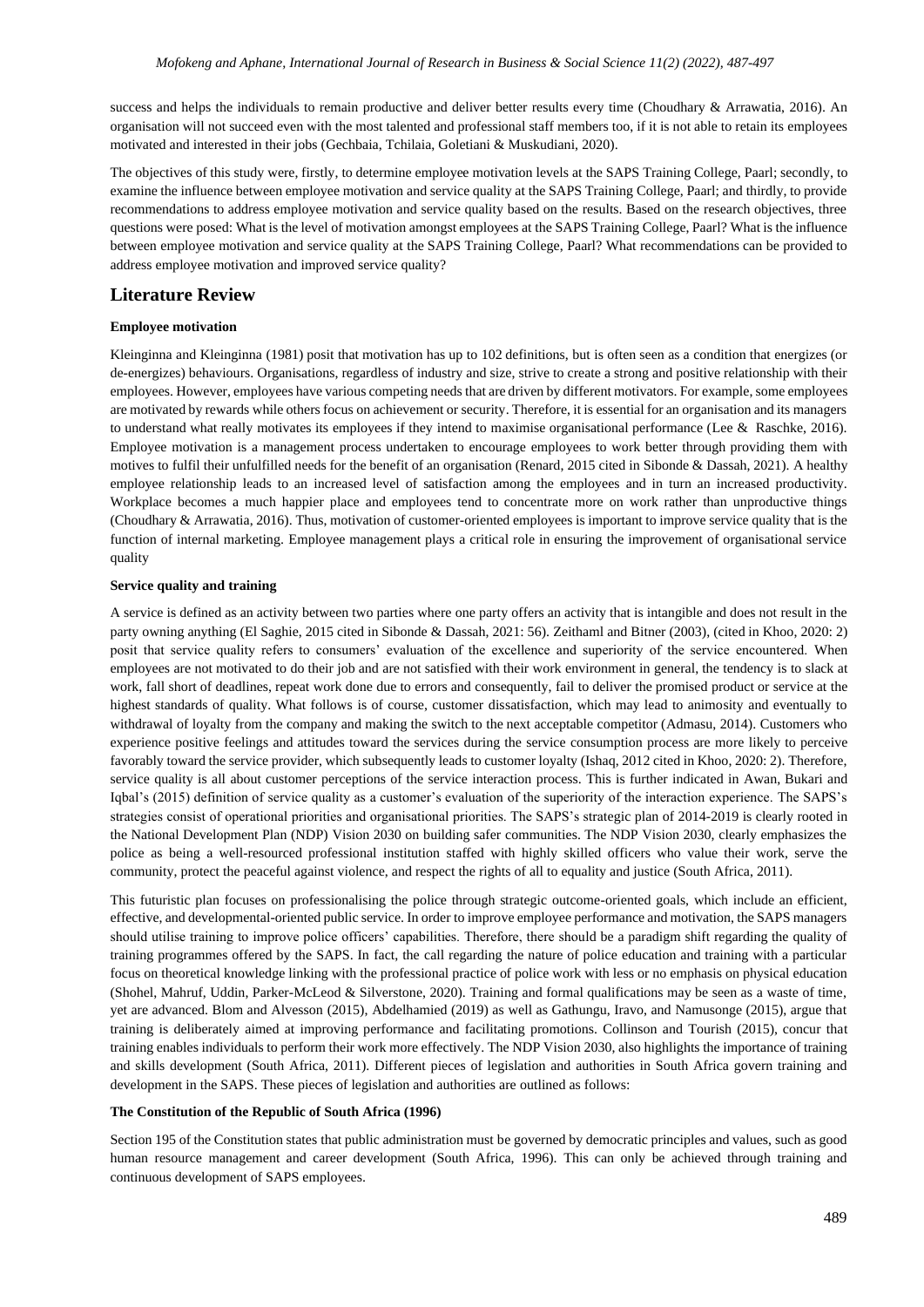### **SAPS Act (No. 68 of 1995) as amended**

The SAPS Act of 1995 states that the minister may make regulations with regard to training, appointment, promotion, and transfer of members. Chapter 8 of the Act stipulates that the Minister can further obligate members to attend training courses (Naidoo, 2004, as cited in Mokoena, 2018).

### **Skills Development Act (No. 97 of 1998)**

The Skills Development Act of 1998 forms part of the National Skills Development Strategy, which is aimed at addressing social and economic problems in South Africa (Mnisi, 2015). Mohlala (2004), as cited in Mnisi, (2015), states that the development of skills through training and development has been the most important tool for improving both individual and institutional competitiveness. Skills development and training in the South African context should be addressed against the social, political, and economic background where reconstruction and development still occupy the highest status on the national agenda.

### **Skills Development Levies Act (No. 9 of 1999)**

The Skills Development Levies Act of 1999 states that every employer must pay a skills development levy to the South African Revenue Service, which is responsible for administering the Act. The SAPS has a registered skills development facilitator (SDF) at police station level (Masilela, 2012). The purpose of the SDF is to consolidate workplace learning needs at station level and report them to the provincial SDFs so that they can nominate members with skills deficiencies for workplace learning programs, monitor individuals' skills needs, and assist members to compile individual development plans (Mokoena, 2018; Mokoena, Pheiffer & Mofokeng, 2022).

### **Sector Education and Training Authority (SETA)**

SETA is a body that comprises representatives of labor, employees, key government department members, professional bodies, and bargaining forums from business industry sectors (Masilela, 2012). The main function of the SETA is to contribute to the development of skills.

### **The South African Qualifications Authority (SAQA)**

SAQA is responsible for the establishment of the NQF and national standards bodies to set training standards that ensure progression and portability, which means that a qualification earned in a workplace training environment has value in the formal system and vice versa (Mohlala, 2011). The SAPS attempts to improve service delivery, such as arrests and investigation of crimes. It is therefore necessary that the learning programs offered must be needs based and relevant to circumstances.

### **National Qualifications Framework (NQF)**

The NQF is a framework that provides a vision and structure for the creation of a national qualification system. It is a national effort of integrating education and training into a unified structure of recognized qualifications. All qualifications and competencies are registered with the NQF according to their field of learning and level of progression (Botha, Kiley & Truman, 2007, as cited in Mokoena, 2018).

### **Safety and Security Sector Education and Training Authority (SASSETA)**

SASSETA is a SETA that was established to facilitate education and training specifically for the wide range of safety and security providers in South Africa, such as the military, police, and the diplomatic sector. According to the SAPS Education, Training and Development Policy (2007, as cited by Mokoena, 2018), in the SAPS, the Divisional Commissioner: Training must ensure that a quality management system is developed, implemented, and managed according to the criteria provided by SAQA or SASSETA. Every education, training, and development institution in the SAPS must, on a quarterly basis, report to the Divisional Commissioner: Training on all the learning interventions offered.

### **Methodology**

An exploratory qualitative cross-sectional study design was adopted for this research. This study is part of a larger project that focused on exploring the relationship between rewards, motivation and service delivery at the SAPS Paarl Academy. Semi-structured interviews with 10 supervisors and managers, were held to collect data to grasp the variation of perspectives and to deepen understanding through the interaction among the participants. Purposive sampling was utilized. The interview schedule consisted of the following questions: What is the level of motivation amongst the employees at the SAPS Training College, Paarl? What are the constraints to career advancement? What strategies can be used to minimise constraints to retention of the talented employees in the SAPS Training College, Paarl? All audio data were transcribed verbatim by an experienced qualitative research assistant. The transcripts were verified by comparing the audio files and transcripts with the field notes. Once this process was completed, the transcripts were sent to all individual study participants for member-checking to ensure that the participants' views were correctly captured.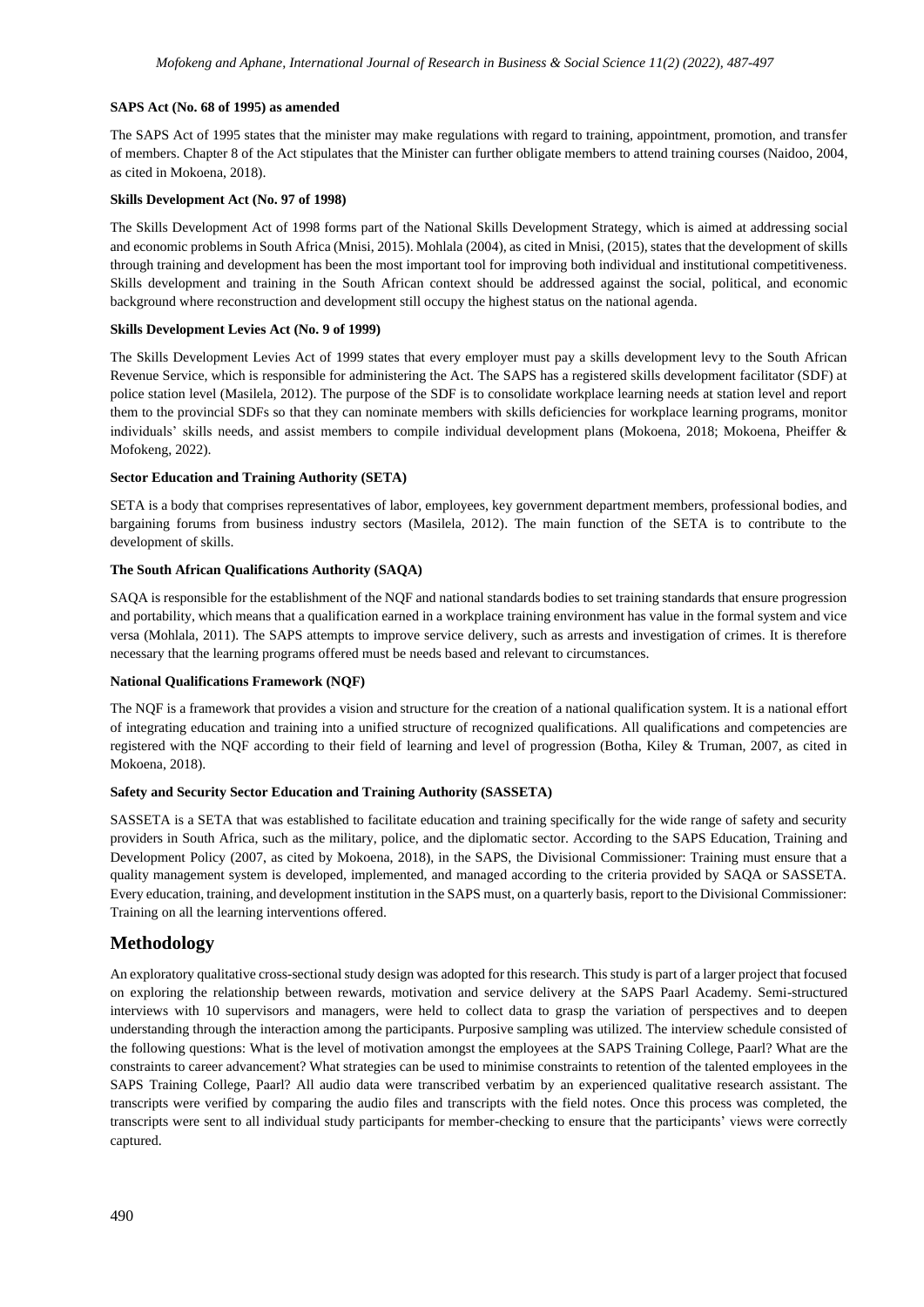This process also allowed the participants to identify content they preferred to be removed from the analysis, such as individual characteristics and statements that they felt might easily identify them. Following the member-checking process, all participants asked to have their identities and stations they were deployed at, as well as years of service and duties performed, withheld for confidentiality purposes. To protect the participants' anonymity and confidentiality, all identifiers were replaced with pseudonyms. Thereafter, the data were organized and coded in QSR International's NVivo 11 qualitative data-management software, and analyzed inductively based on emergent themes and the relationships between them as presented in a conceptual framework, as reflected in the findings and discussion section below. The authors utilized a grounded theory approach and employed constructivist grounded theory research guidelines (Charmaz, 2014; Charmaz & Thornberg, 2021), and a checklist of saturated concepts (Corbin & Strauss, 2015). These efforts may provide detailed information on some aspects, such as how to produce a saturated theory. All illustrative quotations were carefully reviewed for their potential to reveal individual identities.

### **Empirical Data and Analysis**

The authors analyzed the empirical data in an attempt to assess the factors that hinder employee rewards and how it affects staff motivation. They also set out to identify strategies that have the potential to minimize the constraints to career advancement and retention. The interpretation, discussion, and assessment of the data were laid out in relation to the objectives of the research and in comparison with the literature study. The need for this study was evident based on the perceived low morale within the SAPS in general, due to the lack of effective implementation of a sound reward system such as but not limited to promotion policy, particularly for police officials. The various themes that relate to the specific research objectives and research questions are discussed in detail below.

### **Theme 1: Attitude and behaviour of employees**

It emerged that the majority of the participants reflected a negative attitude. Only two participants indicated that their morale is very high and that their attitude is positive. The majority of the participants were in agreement that they have a low morale and their attitude is negative. Participants 3, that indicated her high morale, was the only participant that indicated all the different reward systems at the SAPS Training College, Paarl, within the Division Human Resource Development (HRD) and within the SAPS as an organisation. The rest of the participants indicated that their morale is extremely low and that they only do the bare minimum in order to perform their daily tasks. Participants 2 indicated that *my performance goes unnoticed and because of that my morale is extremely low*. *I was never considered for promotion or any other rewards at the SAPS Training College, Paarl*. Participant 1 indicated that *my morale is very low, because of the reward system at the SAPS Training College, Paarl*. The performance of the SAPS Training College, Paarl, as well as managers, determines to a large extent, the quality of employees' as expressed by Sibonde, and Dassah (2021), that low job satisfaction can result in costly turnover, absenteeism, tardiness, and even poor mental health. This is further supported by Bin Shmailan (2016) and Ahmad and Manzoor (2017), that teamwork, empowerment, reward and communication have a very positive effect on employees. An institution's willingness to care for her employees strongly motivate them to deliver quality service. According to participant 1, the recipients of rewards are identified incorrectly because the people receiving the rewards do not deserve it. Therefore participant 1 indicated that only certain people benefit from the rewards system and others do not. The same participant said that promotion or rewards will not change her performance or motivational levels. Some of the comments are:

*Very low, especially when people received rewards when they do not deserve it (Participant 1).* 

*Nobody take note of my work*… (Participant 2).

*My morale is still high with or without receiving or being considered for a reward...* (Participant 3).

*Low morale. I do not mind if someone else deserves the award. It is problematic if know that the system is unfair... (Participant 4)* 

*I am fine. I do not need recognition from my supervisor. I am happy if I could assist somebody and solve a problem*… (Participant 5).

*Very low and it is obvious that actual performance is not rewarded*… (Participant 6).

*I am negative when I am not taken into consideration for rewards at the SAPS Training College, Paarl. I do not want to walk the extra mile in my working environment after the rewards are made known and I see who the people are that receive the rewards. I have personnel experience of the work that most of the people do in the working environment and they do not deserve the rewards. The rewards are given without any guide lines and the criteria that is used is also unknown to the participants. Rewards are rewarded on the basis of who you know and nepotism. How can a rewards system are implemented if the participants do not know the criteria*  (Participant 7).

*Unfortunately the management at the SAPS Training College, Paarl are excluded to be considered for rewards, except the Commander. A best Commander for all academies in SAPS is chosen at Head Office* (Participant 8).

*I feel down, especially when I am the one that do most of the work and I am always willing to do the work when others cannot or is not available to do the work. When it comes to rewards others then get rewarded* (Participant 9).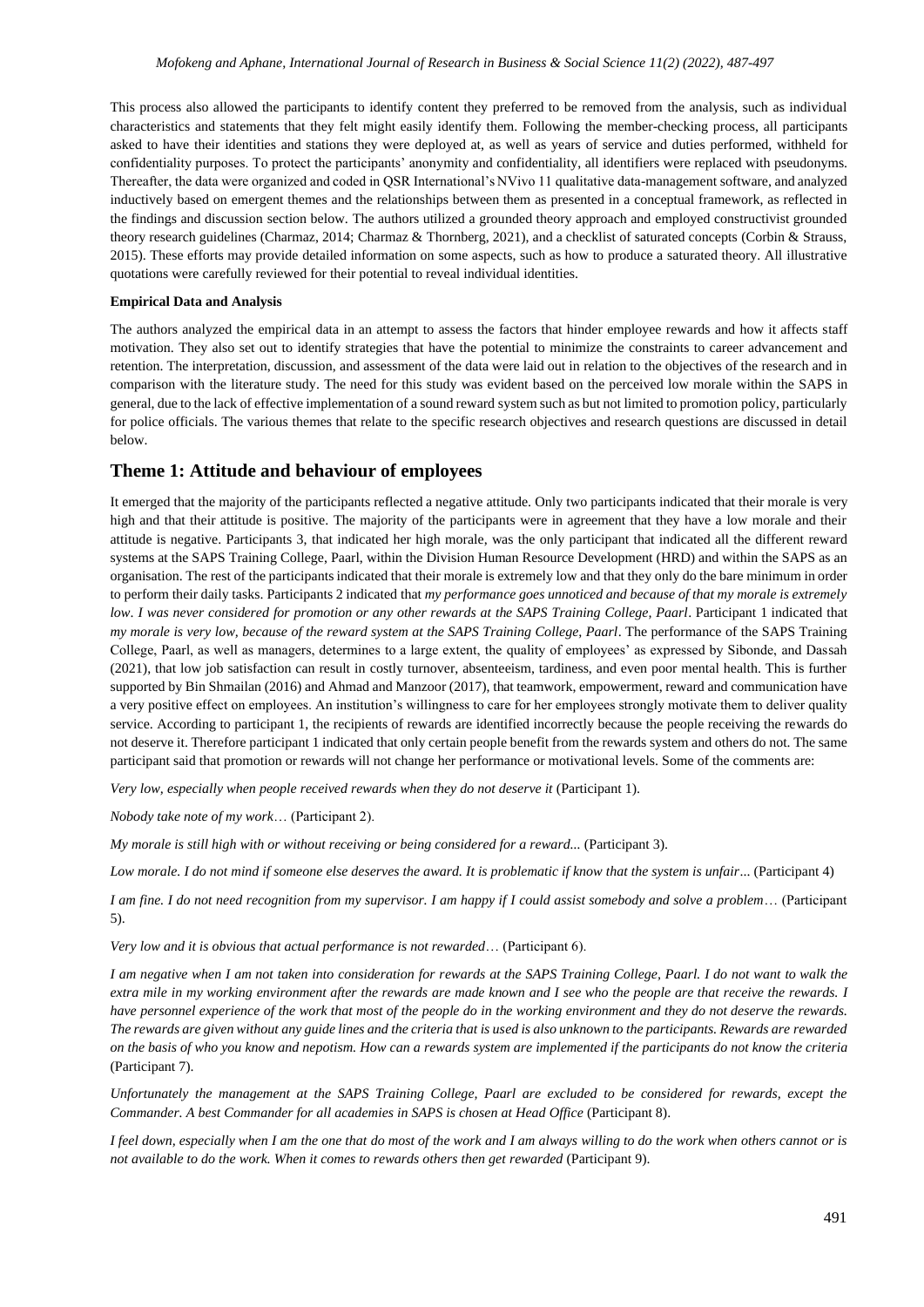### *I feel very disappointed, because I work very hard. I give and do more than I am supposing to and the SAPS give the award to someone only doing the bare minimum*… (Participant 10)

The above responses painted a bleak picture regarding the morale of the participants at the SAPS Training College, Paarl. The negative attitude as highlighted in the responses could determine the negative tendency to act in a particular way due to both an individual's experience and temperament. Attitude has a direct impact on employee's performance. For an organisation to be effective, it requires its employees to be happy and content with their job profiles so that they can put in their efforts for the overall growth of the organisation (Rahiman & Kodikal, 2017). Based on the previous explanation, the researcher can safely assume that a lack of motivation based on the negative perception by the participants could result to poor service delivery. Participants in this study viewed the awarding of incentives in the form of promotion as biased. Attitudes are critical to decision-making and behaviour as people tend to engage in relationships with those they like and avoid behaviours that are viewed negatively (Petty & Brinol, 2017). The negative attitude from the participants, as highlighted in the findings, might negatively affect the performance of the College to produce quality output, namely to design quality training material as well as offering quality training for the SAPS.

### **Theme 2: Intrinsic and extrinsic motivational factors**

Participants were asked to define the current reward system in the SAPS as to determine what motivate them to perform, and also to identify factors that need urgent attention to remedy the emerged challenges. Thirdly, the responses would assist the researcher to determine the participants' attitude towards the reward system, as well as to determine participants who are motivated by either intrinsic or extrinsic factors. From the research findings, it emerged that the majority of the participants agreed that they are selfmotivated. Although earlier the findings in this study indicated that, although the morale is low in order to complete their duties, it is encouraging to observe that the majority of the participants agreed that they have to motivate themselves. Participants' responses are:

*The only reward system is for long in rank who receive gratuity every three years. Otherwise the three years is only rewarded for a few people whom Management decided at the end of the year to be rewarded. There are no other incentives*... (Participant 1).

*Unfair, if you are a friend or family of the management, then you receive an award* (Participant 2).

*The are two reward systems running – STICQ awards (members can nominate one another for good work done throughout each month – they are nominating members according to the following values – service orientation, teamwork, integrity, commitment and quality). The other reward system is the excellence awards handed over at the yearend function annually. These rewards are according to different categories. In SAPS in general there are other rewards systems such as excellence rewards for Men for Change, Women's' Network and monetary awards for members who made arrests or performed acts of bravery, HRD had an excellence awards in the past where amongst other rewards, the best trainers and commanders for the year were announced ‒ there could be more systems in place*… (Participant 3).

*The reward system in the SAPS is based on personal opinion, favouritism and equity…* (Participant 4).

*Currently only pay progression for SAPS members every three years, if members maintained a score of a three in the performance over three years*... (Participant 4).

*To my knowledge there is no reward system in the organisation of the SAPS. Rewards the systems are being implemented in divisions. Rewards, if it is monetary of otherwise is funded out of that division. If a division do not take the lead to implement a reward system, nothing will exist. The organisation of the SAPS does not budget for a reward system. If a reward system exists, I am not aware thereof. Promotions cannot be seen as a reward system…* (Participant 7).

*The reward system on national level is called the Excellent Awards. Members from all the provinces are invited to participate. The best employee is awarded, who done exceptionally work in their daily tasks. The awards are normally done on a yearly basis*… (Participant 8).

*The reward system in the SAPS is not dealt with in the right way by Managers or Supervisors. Managers and Supervisors does not have clear guidelines that they can use to guide them on how and to whom they need to give rewards based on the work that workers are doing. Most of the time when rewards are given to workers, it will normally goes to favourites, friends, relatives, people that are not even doing the work, people that is not even at work for a period of time, absent or on a course for a long period of time or workers are doing the work for their Managers and then those managers get rewarded as if they were the ones that did the work*… (Participant 8).

The findings indicated that a motivated workforce can be a significant factor in the Academy success. Based on the findings, though the morale is low, the participants were motivated to work at higher levels of productivity despite the unfulfilled expectations by the SAPS towards the participants. According to Gerhart and Fang (2015), rewarding employees is a major policy lever that organisations use to motivate their employees to perform and boost the organisation's growth. From the study, the intrinsic factors showed a strong significant difference on the motivation which suggests that, once workers are paid very well, they will appreciate the intrinsic factors. The following two participants tend offered conflicting views: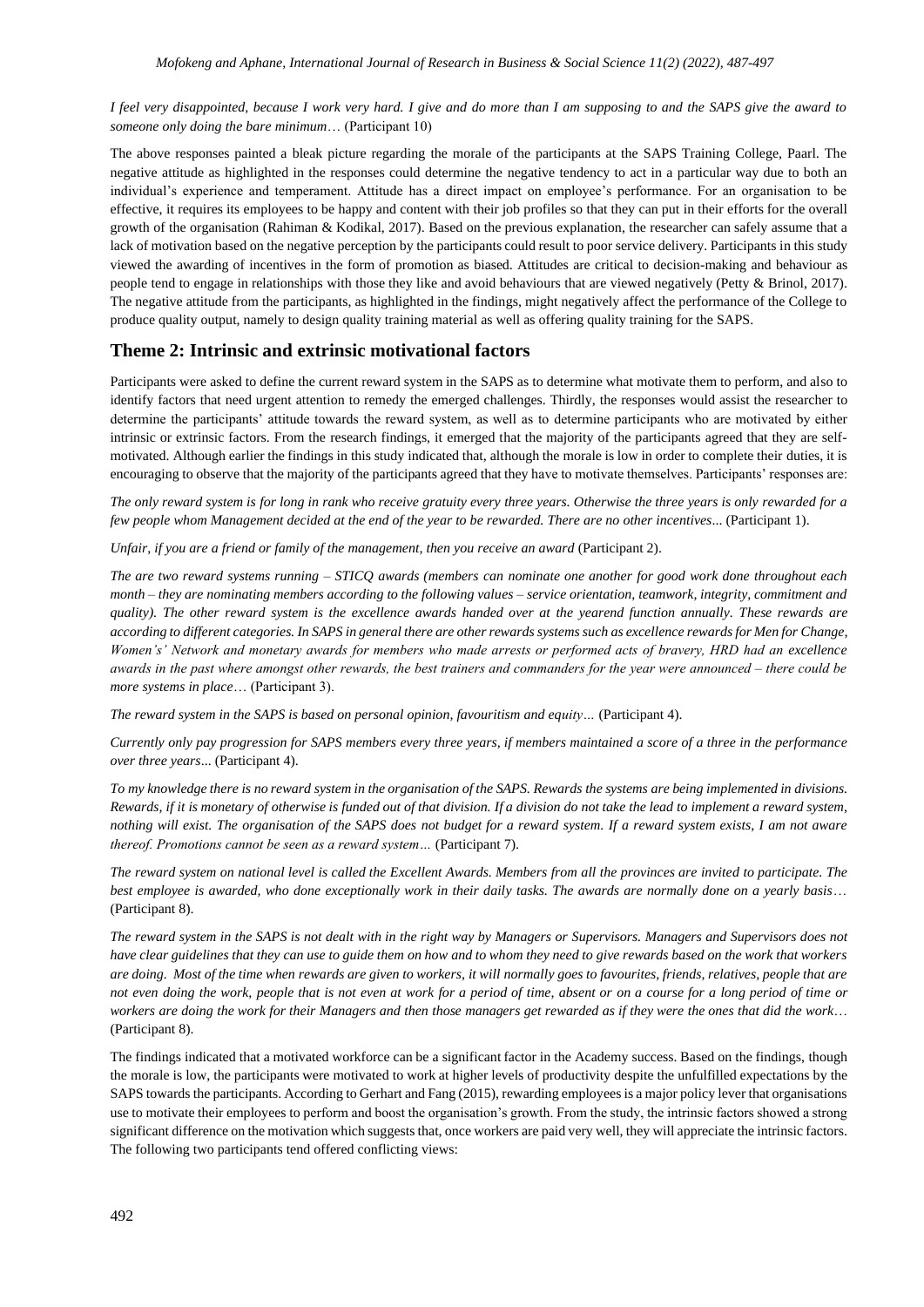*I have received rewards in the past; it did not increase my level of motivation. Due to the fact that everybody knows that the rewards system is not a true reflection of good work, even that in my heart I feel I do deserve it I do not feel proud about it*… (Participant 7).

*… People are dragging their feet and are not proud of the Academy. Their work and they are not taking care of their assets. They don't care if the place falls down around them. If they were motivated it would not be like this*… (Participant 5).

The following participant was of the view that it is the responsively of the managers to see to it that their subordinates are motivated constantly:

*Motivation must be applied correctly. What specific tool of motivation is used? When an amount of money or paid holiday is given to an individual as a reward, the motivation last only while you still have the money or the holiday is over. Motivation must be given on a daily basis and motivation must have a lasting effect on the individual. People are motivated when they move forward in the working environment when they work hard…* (Participant 8).

The majority of participants therefore, based on the findings displayed intrinsic motivation as they are willing to offer themselves and is driven by personal interest or enjoyment in the work itself, rather than external motivation in the form of incentives. Because intrinsic motivation exists within the individual, achieving it does not depend on the SAPS to offer them incentives. Research indicates that employees who are intrinsically motivated tend to work at higher levels of productivity and strive to develop professionally. The strength of expectations may be based on past experiences (reinforcement), but individuals are frequently faced with new situations, a change in job, payment system, or working conditions imposed by management, where past experience is not an adequate guide to the implications of the change. In these circumstances, motivation may be reduced (Davidescu, Apostu, Paul & Casuneanu, 2020).

Motivation is only likely when a clearly perceived and usable relationship exists between performance and outcome, and the outcome is seen as a means of satisfying needs. This explains why extrinsic financial motivation, for example an incentive or bonus scheme, works only if the link between effort and reward is clear [in the words of Lawler (2003) as cited in Kuranchie-Mensah and Amponsah-Tawiah (2016: 270) there is a "line of sight"] and the value of the reward is worth the effort. It also explains why intrinsic motivation arising from the work itself can be more powerful than extrinsic motivation. Intrinsic motivation outcomes are more under the control of individuals, who can place greater reliance on their past experiences to indicate the extent to which positive and advantageous results are likely to be obtained by their behaviour.

### **Theme 3: Reward system and performance**

It emerged from the findings that the majority of the participants agreed that the current reward system at the SAPS Paarl Academy is ineffective and do not enhance service delivery. Participant 1 indicated that the current rewards system needs to be reviewed in order to reflect the employee's worth and to increase performance. According to Participant 10 the current rewards system needs to be revisited in order to address the performance and the worth of the member. Participant 8 feels that the current rewards system can be improved by including different categories and rewarding employees with monthly floating trophy's to increase performance. According to participant 5 the current rewards systems need to have a total change because currently the reward system is not working. The same participant added that performance, a clean disciplined record and evidence of work done should be included as criteria for rewards.

Participant 6 indicated that *actual performance should be rewarded with new development and opportunities*. Participant 4 indicated that *the rewards system should be based on productivity and clean absenteeism record and good disciplinary record*. Participant 5 stated that *the rewards system should be changed that everyone receives the same reward. According to Participant 3 the rewards system at SAPS is effective and explained in detail the reward system*. Participant 3 further stated *that the Division HRD also have excellent awards as a reward system*. The same participant also indicated that *more systems of rewards can be put in place to reward employees*. Participant 7 indicated that *the current reward system should be communicated to the employees so the criteria are clear*. *Race and gender should not be part of the criteria when rewards are awarded*.

*Rewards are given based on race and not on performance. Favouritism and personal opinions are common criteria used*… *SAPS should consider a 360% degree voting system. Lower, same rank and higher rank levels nominated who they think should receive a reward. Based on performance, clean disciplinary record and evidence of work done*. (Participant 5).

*Any system will only be effective if linked to actual performance*… *It will only motivate members if it improve and reward performance linked to output standards aligned to strategic objectives that impacts on the core responsibilities of the police… Other than the usual, outstanding performance should be rewarded with new development and opportunities (Participant 6).* 

### **Results and Discussion**

It is a general conjecture that the motivation of an employee plays an essential role in intensifying individual throughput and performance. Gechbaia *et al.* (2020), posit that the use of motivational methods in the practice has shown that the outcomes can be both positive and negative and this is normal, since in management theories and practices, there does not exist an ideal method or model that will fit all situations. It seems as if each individual in an organisation has different motivations. Thus, the aim of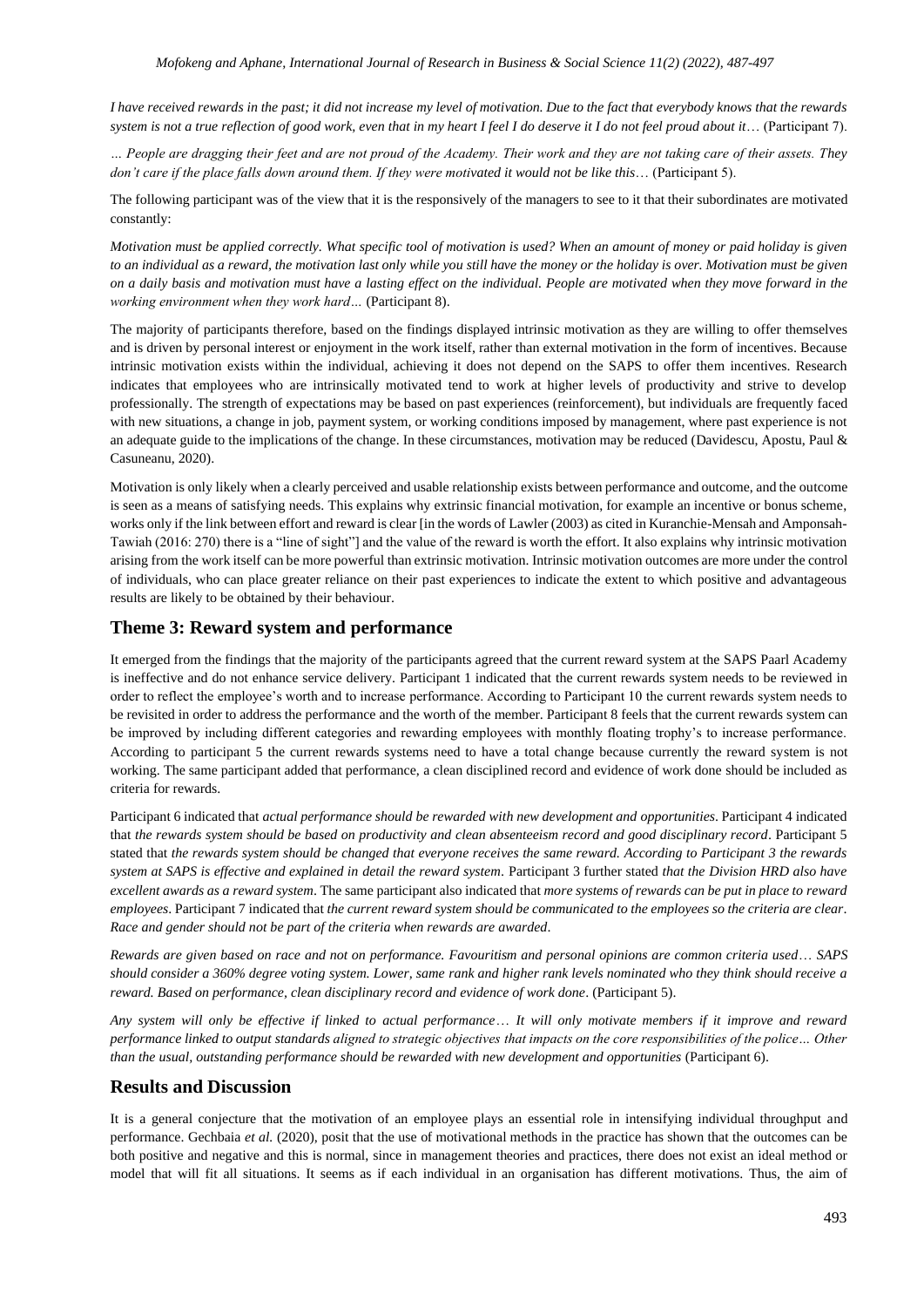organisations is, therefore, to ensure that motivational instruments to promote programmes and employee contributions, are incorporated for improved efficiency and quality of service quality. The manager should be able to inspire and motivate employees to do this. Existing motivation techniques do not provide an exact answer to the question of what motivates a person, his/her readiness to act and to work for achieving success. At present, the most actual problems related to management and motivation still are: relationship with management, unsatisfactory pay, living and working conditions (Mushkudiani, Gechbaia, Gigauri & Gulua, 2020). Gechbaia *et al.* (2020), point out that the main hampering factor for eliminating these problems is the ignorance of these problems from the senior management, while in market conditions, it becomes necessary to pay attention not only to material incentives but also to introduce non-material motivation techniques. The importance of the problems related to motivation is confirmed as by the science, as well as by practice, because establishing a sound and effective motivation system will result not only in social and creative engagement of a particular employee (whether manager or an ordinary employee), but also the successful performance of the organisation (Gechbaia *et al.,* 2020).

#### **The level of performance, behaviour and attitude of supervisors at the SAPS Paarl Academy**

The findings of this study found that the performance and service quality at the SAPS Training College, Paarl, was of good quality regardless of the motivation levels and rewards system at the workplace. The majority of participants concurred that employees were self-motivated and their performance continued to provide essential service to its clients regardless of rewards or motivation from somewhere else. However, participants also disagreed that rewards will impact the employees' performance. But also it should be stated that the SAPS still need to analyse carefully its own specific quality gaps regardless of the above findings, preferably beginning from customers' expectations and customers' complaints. Then the concept will be really useful in management. And still there is a lack of guidelines dedicated exactly to quality gaps, namely how to deal with gaps that could be identified with the future study where a bigger research population is realised.

### **The influence between relationship between rewards and motivation**

The majority of the participants concurred that not only will rewards will not motivate the employees, but a sense of worth and importance as well, will be felt and thus, will go a long way to increase the level of commitment, drive, and energy that the SAPS' employees bring to their jobs on a daily basis. Without it, the SAPS Training College, Paarl, will experience decreased productivity, lower levels of output, and are more likely to fall short of important goals. And therefore when rewards are presented and motivation are increased, service quality will increase. This links with the statement of Barkhuizen, Schutte and Smit (2015), regarding motivation that requires signs of changing behaviour when reaching the goals and objectives of an organisation. Therefore the SAPS Training College, Paarl, needs to maintain motivational levels. The growth of every employee is important and everyone needs to assume responsibility at the workplace. The current reward system at the SAPS Training College, Paarl, is implemented and put in place to measure performance, but whether the managers recognise the contribution of the employees is questionable.

#### **The influence between service quality and rewards**

The findings of this study also found that rewards have an influence on service quality. The majority of the participants concurred that the review of the current reward system will have a positive influence in improved service quality as well as retention of talented employees. Employees who are motivated are more likely to stay in their jobs because they can see the results of their efforts and believe that they can continue to make a difference in the company. Employee churn can be reduced, resulting in lower training and recruitment costs for the SAPS. Mofomme (2001), indicated that promotion and reward is not always determined by competency in the SAPS, but rather favouritism and seniority. The majority of the participants indicated that the reward system is not fair and needs to be evaluated. Currently at SAPS Paarl Academy, transparency and fairness are implemented when rewards are awarded. The concept of perceived service quality arises when considering quality from an approach focused on technical aspects (objective quality focused on the service provider perspective); it evolves toward a more subjective approach based on customer perceptions (external or provision dimension). It is a more appropriate approach in the context of services. (Parasuraman, Zeithaml & Berry, 1985).

#### **The influence between service quality and motivation**

The majority of the participants agreed that there is a relationship between service delivery and motivation, because they are all selfmotivated. Mofomme (2001), indicated that the SAPS can change the culture of the organisation by implementing a personal commitment from management, a system that empowers people, a method that develops and rewards employees, ability to think and live long-term, and forceful culture change. The intrinsic motivational levels of the managers and supervisors at the SAPS Training College, Paarl, are very high and because of that service delivery continues.

### **Motivation predicts the level of service quality at the Paarl Academy**

The majority of the participants still perform and service delivery continues regardless of the level of motivation at the workplace. Service delivery as guides by the Batho Pele Principles as stated 1997 and amended 2012. The levels of motivation will determine the level of service delivery. Nkomo (2013) posits that intrinsic motivational factors as an attitude and behaviour because of his/her contentment and individual values. Nkomo further stated that extrinsic reward or motivation is implemented by external sources that will involve the organisation to provide, for example, pay progression or promotion. The study findings proved a positive relationship between employee motivation and service quality. The preceding discussion shows that none of the studies focused on the mediating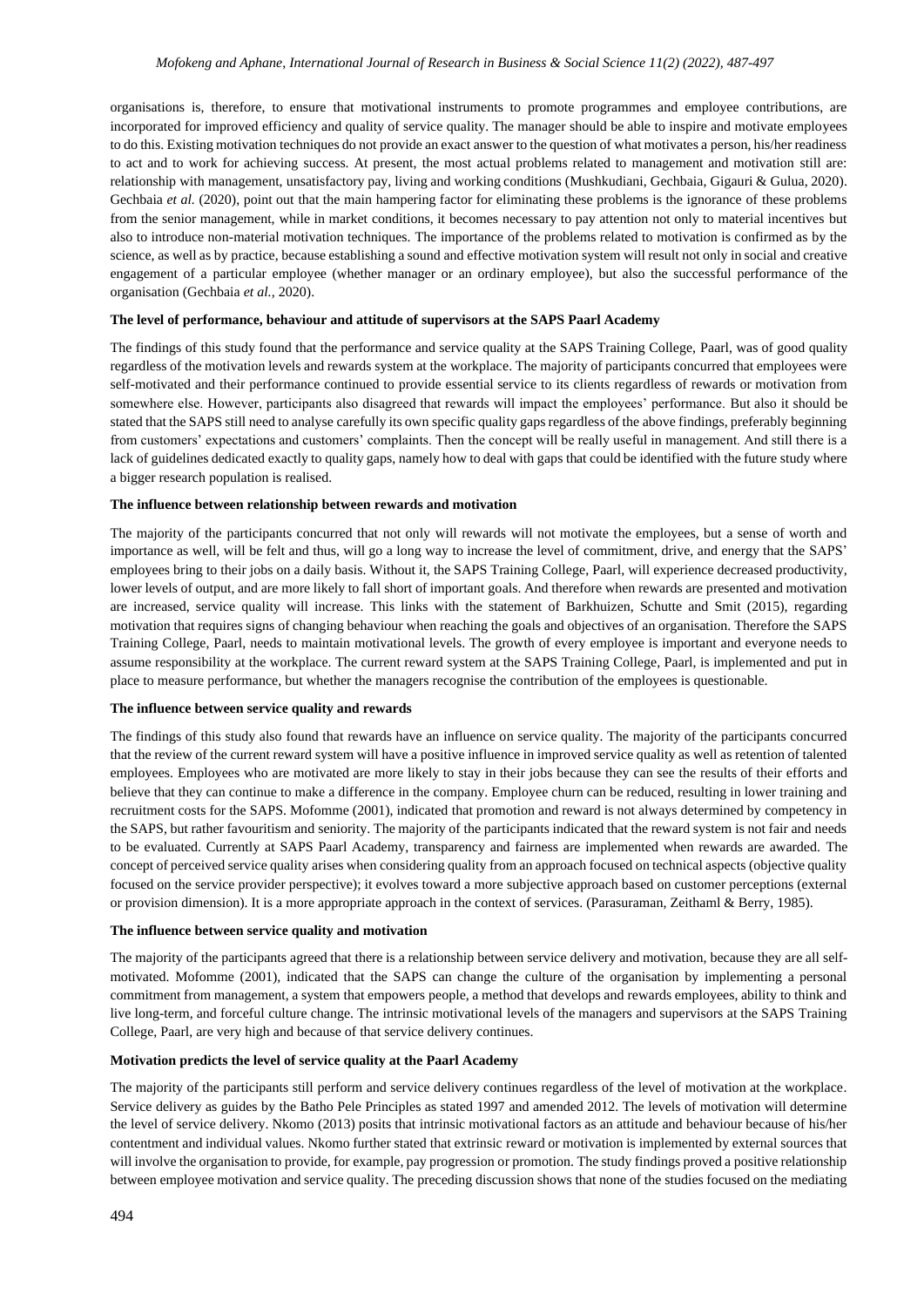effect of employee motivation on the effect of employee empowerment on perceived service quality. Motivation acts as a catalyst that drives individual employees to perform better and achieve organisational goals or to perform in tandem with management expectations (Pawirosumarto, Sarjana & Muchtar, 2017). Moreover, employee behavior and performance are determined by the level of employees' motivation (Hitka, Kozubíková & Potkány, 2018).

### **Practical Implications**

In order to improve the level of service delivery within the area of the study, it is essential that the SAPS management pay attention to employee training, empowerment, and motivation as well as ensuring that internal communication is encouraged among workers at all levels within the organiSational structure. Employee training could be improved through continuous training, job rotation practice, intensive coaching or mentoring, on-job-training, instructor-led-training, and off-the-job training. The findings revealed the relationship between rewards, motivation and service delivery at the SAPS Training College, Paarl. The findings can be utilised by the management of the SAPS Training College, Paarl, in order to motivate employees, review the current reward system and increase service delivery.

### **Conclusion**

This study illustrated in determining the attitude of the participants to determine the relationship between rewards, motivation and service delivery at the SAPS Training College, Paarl. The study revealed that the satisfaction of employees' leads to better performance. It is essential that, in order for the service delivery at the SAPS Training College, Paarl, to be of a good quality, the current reward system must be re-looked. This will go a long way in ensuring that the employees in their attitude and morale improved. The relationship between rewards, motivation and service delivery is important in order to reach the vision and mission of the SAPS. Based on the findings, the authors recommend that the management and supervisors of the SAPS Training College, Paarl, communicate the rewards system to the employees in order to improve motivational levels and service delivery. In order for the SAPS Paarl Academy, to reach their vision and mission as stated in the Constitution and the SAPS Act, the motivational levels and reward system need to be increased and implemented.

The behaviour of the managers and supervisors at the SAPS Training College, Paarl, is crucial. The Management needs to have regular meetings and teambuilding exercises to change the negative and bad behaviour. Active two-way communication from top to bottom and bottom to top is recommended. An informed employee will be a productive and happy employee. The negativity of the managers and supervisors will leak down to the rest of the employees and soon all the employees will be negative. The managers and supervisors are self-motivated, because of their value system and proud feeling, to be a member of the SAPS. In order to increase performance the researcher recommends an increase of extrinsic motivational factors. The managers and supervisors at the SAPS Training College, Paarl, have intrinsic motivation, but the service delivery will increase if the management recognise outstanding performance. The behaviour of the managers and supervisors at the SAPS Training College, Paarl, will change positively if they receive rewards and recognition. The current reward system needs to be evaluated and monitored. Currently no transparency and fairness is implemented. All employees at the SAPS Training College, Paarl, must be informed of the reward system and the criteria thereof. The management should consider including more categories of rewards and include all the salary levels. Performance, good disciplinary record and good attendance, should be included as criteria for rewards.

This research had some limitations due to the small sample group. The findings are only applicable to a specific area. Only ten participants were interviewed at the SAPS Training College, Paarl.

The researcher recommend that a follow-up should be done at SAPS Paarl Academy in order to investigate the attitude of the employees, the motivation levels of the employees, the rewards system and the service delivery at the SAPS Training College, Paarl.

#### **Acknowledgement**

All authors have read and agreed to the published version of the manuscript.

**Author Contributions:** Conceptualization, J.T.M. and M.P.A.; methodology, J.T.M. and M.P.A.; validation, J.T.M. and M.P.A.; formal analysis, J.T.M. and M.P.A.; investigation, J.T.M. and M.P.A.; resources, J.T.M. and M.P.A.; writing—original draft preparation, J.T.M. and M.P.A.; writing review and editing, J.T.M. and M.P.A.; supervision, J.T.M.; project administration, J.T.M. and M.P.A.

**Funding:** This research was funded by the Tshwane University of Technology.

**Informed Consent Statement:** Informed consent was obtained from all subjects involved in the study.

**Data Availability Statement:** The data presented in this study are available on request from the corresponding author. The data are not publicly available due to restrictions.

**Conflicts of Interest:** The authors declare no conflict of interest.

#### **References**

Abdelhamied, H. (2019). The impact of training activities on quality of service, customer satisfaction and behavioural intention. *Journal of Tourism and Hospitality Management*, *7*(1), 135–148.<https://doi.org/10.15640/jthm.v7n1a14>

Admasu, S. (2014). *The impact of employee motivation on customer satisfaction: The case of Ethio Teleocm Customer Service in Addis Ababa*. A research Thesis Submitted to Addis Ababa University School of Commerce Department Of Marketing Management In Partial Fulfillment of the requirement for the Degree of Masters of Arts in Marketing Management.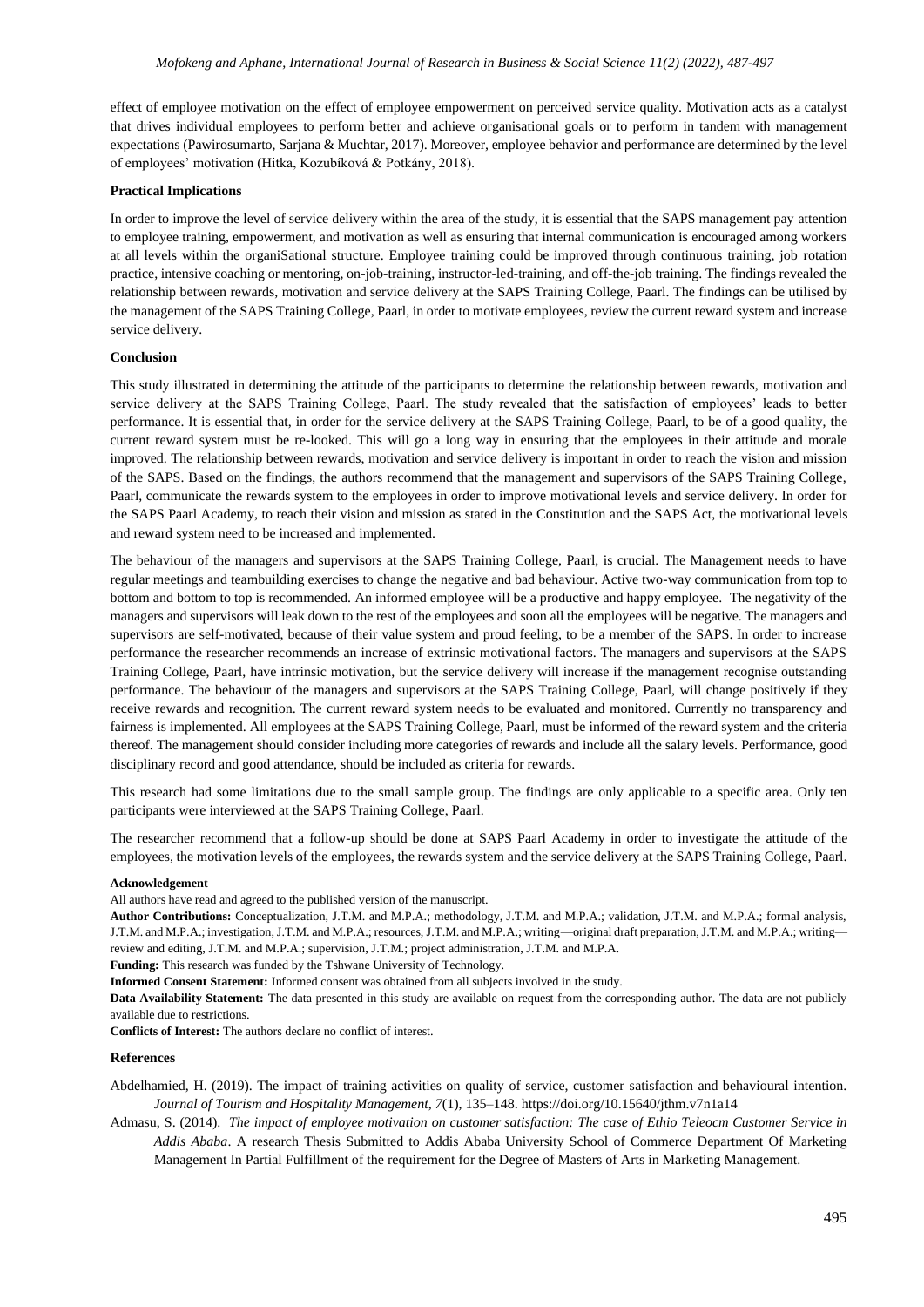- Ahmad, I., & Manzoor, S. R. (2017). Effect of teamwork, employee empowerment and training on employee performance. *International Journal of Academic Research in Business and Social Sciences*, *7*(11), 380-394. [https://doi.org/10.6007/IJARBSS/v7-i11/3472A](https://doi.org/10.6007/IJARBSS/v7-i11/3472)wan, H., Bukhari, K. & Iqbal, A. (2015). Service quality and customer satisfaction in the banking sector. *Journal of Islamic Marketing, 2*(3), 203-224. doi/10.1108/17590831111164750.
- Aphane, M. & Mofokeng, J. (2021). South African Police Service capacity to respond to cybercrime: Challenges and Potential. *Journal of Southwest Jiaotong University, 56*(4), 165-186.
- Armstrong, M. (2010). *A Handbook of Human Resource Management Practice,* (10th ed.). Kogan Page: London.
- Barkhuizen, E. N. & Schutte, N. E. (2015). *Study Guide for Research Methodology*. Krugerdorp: Southern Business School.
- Bin Shmailan, A. S. (2016). The relationship between job satisfaction, job performance and employee engagement: An explorative study. *Issues in Business Management and Economics, 4*(1), 1-8.
- Blom, M. & Alvesson, M. (2015). All-inclusive and all good: The hegemonic ambiguity of leadership. *Scandinavian Journal of Management*, *31*(4), 480-492.
- Blumberg, D. M., Schlosser, M. D., Papazoglou, K., Creighton, S. & Kaye, C. C. (2019). New Directions in Police Academy Training: A Call to Action. *International journal of environmental research and public health*, *16*(24), 4941. <https://doi.org/10.3390/ijerph16244941>
- Charmaz, K. (2014). *Constructing grounded theory*. (2nd ed.). Thousand Oaks, CA: Sage.
- Charmaz, K., & Thornberg, R. (2021). The pursuit of quality in grounded theory. *Qualitative Research in Psychology, 18*(3), 305- 327[. https://doi.org/10.1080/14780887.2020.1780357](https://psycnet.apa.org/doi/10.1080/14780887.2020.1780357)
- Choudhary, M. & Arrawatia, M. A. (2016). Role of employee motivation & customer experience. *International Journal of Core Engineering & Management, 2*(12), 179-192.
- Collinson, D. & Tourish, D. (2015). Teaching leadership critically: New directions for leadership pedagogy. *Academy of Management Learning & Education*, *14*(4), 576-594.
- Corbin, J. M. & Strauss, A.L. (2015). *Basics of qualitative research: Techniques and procedures for developing grounded theory*. (4th ed.). Thousand Oaks: Sage Publications.
- Davidescu, A. A., Apostu, S., Paul, A. & Casuneanu, I. (2020). Work flexibility, job satisfaction, and job performance among Romanian employees – Implications for sustainable human resource management. Sustainability, *12*(6086), 1-53.
- Gathungu, E. W., Iravo, M. A. & Namusonge, G. S. (2015). Effect of promotion strategies on the organizational commitment of banking sector employees in Kenya. *IOSR Journal of Humanities and Social Science*, 20(10), 36-45. https://doi.org/10.9790/0837-201013645
- Gechbaia B., Tchilaia N., Goletiani K. & Muskudiani, Z. (2020). Ways and characteristics of employee motivation in modern conditions. *Social and labour relations: theory and practice,* 10(1), 25-32. https://doi:10.21511/slrtp.10(1).2020.05
- Hitka, M., Kozubíková, L., & Potkány, M. (2018). Education and gender-based differences in employee motivation. *Journal of Business Economics and Management*, *19*(1), 80–95.<https://doi.org/10.3846/16111699.2017.1413009>
- Khoo, K. L. (2020). A study of service quality, corporate image, customer satisfaction, revisit intention and word-of-mouth: evidence from the KTV industry. *[PSU Research Review](file:///C:/Users/mofokengjt/AppData/Local/Microsoft/Windows/INetCache/Content.Outlook/PD0PCJVW/PSU%20Research%20Review)*, Vol. ahead-of-print No. ahead-of-print. https://doi.org/10.1108/PRR-08- 2019-0029
- Kleinginna, P. R., & Kleinginna, A. M. (1981). A categorized list of emotion definitions, with suggestions for a consensual definition. *Motivation and Emotion, 5*(4), 345-379[. https://doi.org/10.1007/BF00992553](https://doi.org/10.1007/BF00992553)
- Lee, M. T. & Raschke, R. L. (2016). Understanding Employee Motivation and Organizational Performance: Arguments for a Set-Theoretic Approach". *Journal of Innovation & Knowledge, 1*(3), 162-169[. http://dx.doi.org/10.1016/j.jik.2016.01.004](http://dx.doi.org/10.1016/j.jik.2016.01.004)
- Lorincová, S., Štarchoň, P., Weberová, D., Hitka, M., & Lipoldová, M. (2019). Employee motivation as a tool to achieve sustainability of business processes. *Sustainability*, *11*(13), 3509.<https://doi.org/10.3390/su11133509>
- Masilela, L. S. (2012). *The middle management learning programme of the South African Police Service: A critical evaluation*. (Unpublished master's mini-dissertation). North-West University, Potchefstroom.
- Mensah, R. O. (2018). Assessment of Training Practices in the Ghana Police Service. *Journal of Law, Policy and Globalization*, *79*, 255-273.
- Mnisi, B. N. (2015). *An evaluation of training and development for the South African Police Service: A case of Vereeniging Cluster*. (Unpublished master's mini-dissertation). North-West University, Potchefstroom.
- Mohlala, G. (2011). *Effects of the Skills Development Act 97 of 1998 on transforming management training and development: A case study of the Greater Tubatse Local Municipality*. (Unpublished master's mini-dissertation). University of South Africa, Pretoria.
- Kuranchie-Mensah, E. B. & Amponsah-Tawiah, K. (2016). Employee Motivation and Work Performance: A Comparative Study of Mining Companies in Ghana. *Journal of Industrial Engineering and Management*, 9*,* 255-309. [https://doi.org/10.3926/jiem.1530.](https://doi.org/10.3926/jiem.1530)
- Mokoena, M. M. (2018). *An examination of police promotion policy: The case study of Gauteng Central Region*. (Unpublished master's dissertation). Tshwane University of Technology, Pretoria.
- Mokoena, M. M., Pheiffer, D. C. & Mofokeng, J. T. (2022). "Going nowhere slowly" An exploration of the South African police service's promotion policy". *European Journal of Economics, Law and Social Sciences*, *6*(1), 63-76.